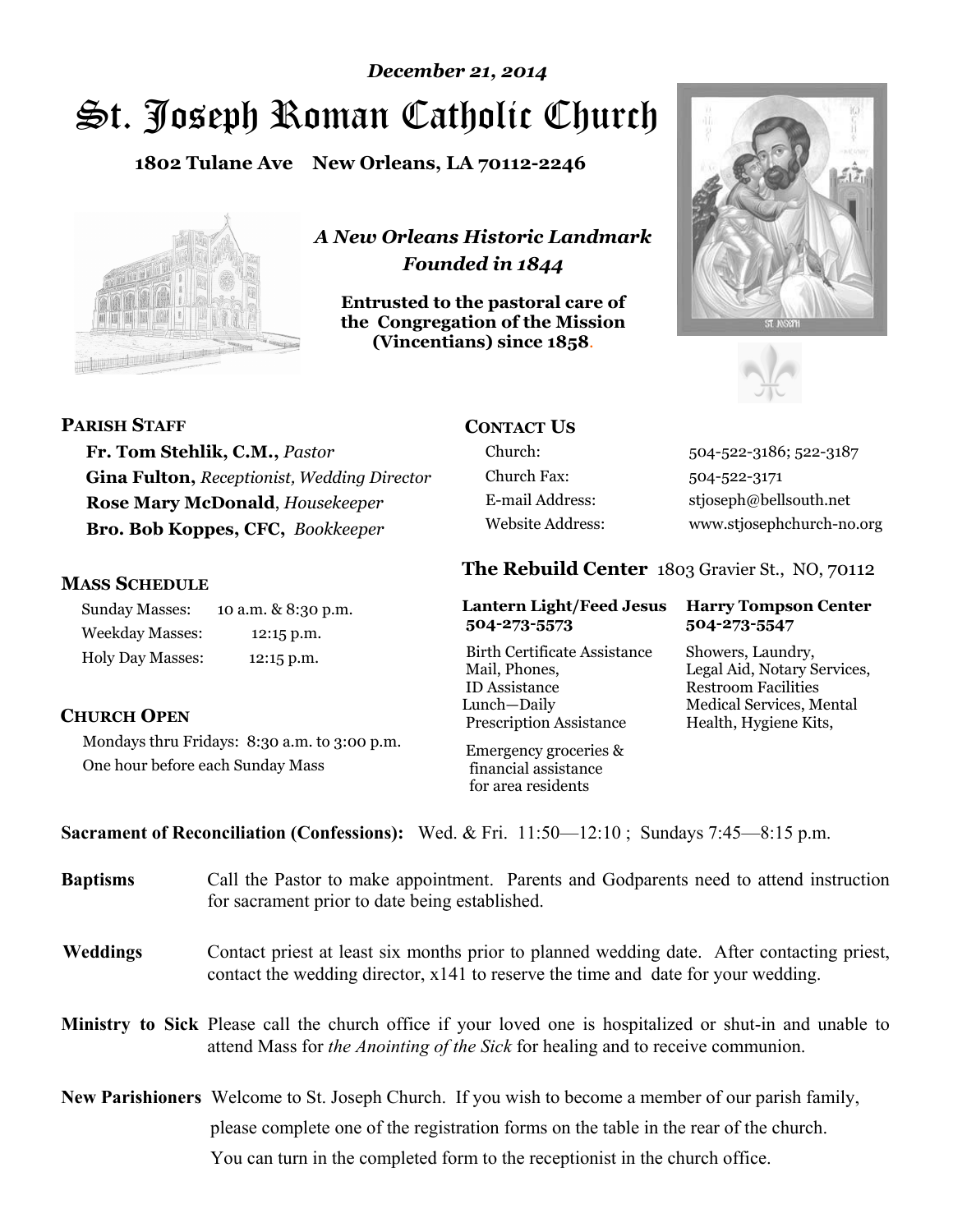# **Fourth Sunday of ADVENT** December 21, 2014



10:00 am **St. Joseph Parishoners and Benefactors**

8:30 pm **Jeanne Lanza** (+)**; Eddie Gutierrez (+); Special Intention;**

 Monday, December 22, 2014— 12:15 p.m. **Sheri LaBranche-Jackson** (+); Sp. Intention Tuesday, December 23, 2014—St. John of Kanty 12:15 p.m **Sr. Janet Wolf, D.C.** (+); Sp. Intentionn Wednesday, December 24, 2014—Christmas Vigil 4 p.m. & 12am **St. Joseph Parishoners & Benefactors**  Thursday, December25, 2014—The Nativity of the Lord 10:00 a.m **St. Joseph Parishoners & Benefactors** Friday, December 26, 2014—St. Stephen 12:15 p.m*.* Church Closed **READINGS FOR THE WEEK**  Mon. 1 Sm 1:24-28; 1 Sm 2:1-8; Lk 1:46-56 Tues. Mal 3:1-4, 23-34; Ps 25; Lk 1:57-66 Wed. Is 9:1-6; Ps 96:1-3, 11-13; Ti 2:11-14; Lk 2:1-14 Thurs. : Is 52:7-10; Ps 98:1-6; Heb 1:1-6; Jn 1:1-18 Fri: Acts 6:8-10; 7:54-59; Ps 31; Mt 10:17-22 Sat. 1 Jn 1:1-4; Ps 97; Jn 20:1a, 2-8 Sunday: Sir 3:2-6, 12-14; Ps 128:1-5 Col 3:12-21 ; Lk 2:22-40

#### **YOUR PRAYERS ARE ASKED FOR THE FOLLOWING PARISHIONERS AND THEIR FAMILY MEMBERS, WHO ARE IN NEED OF HEALING:**

- 
- 
- 
- Bob Smothers Selena Batiste Landy Lanza Charlie & Joanne Slocum Sara Marino Marshall Vaughn Juanita Ware Heather Faircloth Baby Jarius James Henry Butler Gerard Tonglet Jane Tonglet Shelia Jones Lawrence Brown Shane Rabalais Mary Willis Alyce Smothers Mamie Brown Emily Rabalais Connel Batiste Frances Fiegler Linda Elwood Pat Reese Trinity Tripkovich Marion Vaughn Tina Roderfeld Allen Maldonado George Wells Jim & Virginia Stehlik
	-

### **SANCTUARY CANDLE AND MASS INTENTIONS**

The Sanctuary Candle is burning this week to pray for the eternal rest of **Fred Boyer.** If you would like to reserve a date to burn the Candle in memory of someone or for a special intention, please call the church office (522-3141, x141). The Sanctuary Candle offering is \$15 for 14 days. The offering for Mass intentions is \$5.00 per Mass.

### **IMPORTANT MESSAGE FROM THE ARCHDIOCESE OF NEW ORLEANS**

"In continuing our commitment of support and healing, we invite and encourage people who have been sexually abused recently or in the past by clergy, religious or other employees or volunteers of the Archdiocese of New Orleans to call the Victims' Assistance Coordinator: Sr. Carmelita Centanni, MSC, Ph.D, (504) 861-6253."

# **Pope Francis**

**On this fourth Sunday of Advent, our gaze is drawn to the beauty of the mother of Jesus, our mother! With great joy the Church contemplates her "full of grace", and starting with these words we salute her together. This is how God saw her from the first moment of his loving design. God saw her as beautiful, full of grace. Our mother, Mary sustains us towards Christmas, for she teaches us how to live Advent in expectation of the Lord. For Advent is a time of waiting and watching for the Lord who will visit his people on Christmas, and each of us in our own hearts and lives. The Lord is coming! Let us wait for him!**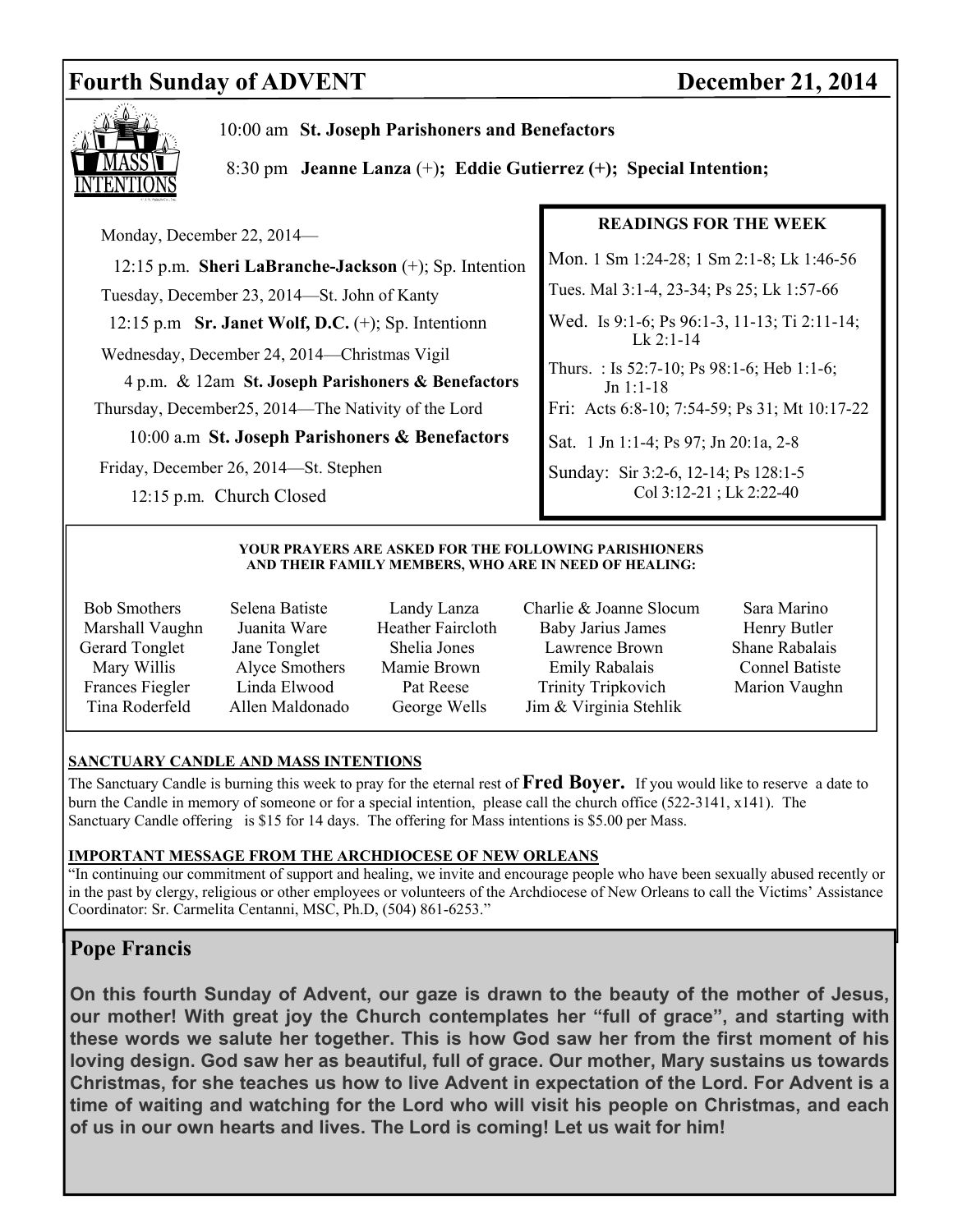*Let the clouds rain down the Just One; let the earth be opened and bring forth a Savior Is. 45:8* 

| <b>PARISH CALENDAR</b>                                     |  |  |
|------------------------------------------------------------|--|--|
| 23 Dec Tuesday– Decoration for Christmas Pot Luck 4:30-7pm |  |  |
| 24 Dec Wed.– Christmas Eve Masses: 4:00pm and Midnight     |  |  |
| 25 Dec. Thursday– Christmas Day: 10am                      |  |  |
| 25 Dec. Wednesday- Vigil Mass BVM Holy Mother of God-6pm   |  |  |

**TREASURE & STEWARDSHIP**

 **December 14, 2014 \$5,034.00 Retired Religious……….\$1,143.00**   *Thank you for your generosity* 

**Catechumens** Please keep in your prayers all of the Catechumens whom we welcomed on the Feast of Christ the King: *Ben Wright, Ann Wallace, Corliss Truehill, Kyia Smith, Kimmie Milton, Sabian Lagarde, Allen Finch, Kevin Ferguson*, *Ernie Logan* and *Drew Bunker*. Congratulations!

**Decorating for Christmas** Please sign up so we will know how many people to plan for to decorate the Church. If you'd like to bring something to eat sign up in the entrance of the church. Thanks!



# **POPE FRANCIS' PRAYER INTENTIONS FOR** *December*

# **Christmas, hope for humanity.**

That the birth of the Redeemer may bring peace and hope to all people of good will.

**Parents**. That parents may be true evangelizers, passing on to their children the precious gift of faith.

# **TODAY'S READINGS**

**First Reading** — I will fix a place for my people. (2 Samuel 7:1-5, 8b-12, 14a, 16). **Psalm** — For ever I will sing the goodness of the Lord (Psalm 89).

**Second Reading** — To the only wise God, through Jesus Christ, be glory forever and ever (Romans 16:25-27). **Gospel** — Behold, I am the handmaid of the Lord. May it be done to me according to your word (Luke 1:26-38)

# **ECHOING MARY'S DECISION**

The angel Gabriel today confronts Mary with a mystery. The mystery of salvation in Christ is not a mystery that is solved, but a reality beyond our comprehension that we must choose to enter into. In the liturgy of the Eastern Church, everyone waits to see if Mary will enter into the mystery: God waits, Adam and Eve and all the souls of the dead who long for paradise wait, angels wait for new heavenly companions. And there is much rejoicing when her decision is "yes."

 While it may seem that we have less dramatic choices offered to us, the mystery of our salvation in Christ is by no means "solved." We understand it better because of Mary's "yes." We may even be a bit closer to it through the passion, death, and resurrection of Jesus Christ. But it is still a mystery to which awaits our own "yes." May our Advent prayer, our echo of Mary's "yes," continue, so we may enter into the mystery of our salvation in Jesus Christ, Emmanuel, God among us.

# **CHARTER FOR THE PROTECTION OF CHILDREN AND YOUNG PEOPLE**

In response to the Charter for the Protection of Children and Young People from the United States Conference of Catholic Bishops, the Archdiocese of New Orleans continues to make the Hot Line available for anyone who has been hurt or sexually abused by anyone who works for the Church. The Hot Line continues to be available; the number is (504) 522-5019. In continuing our commitment to support and to heal, we invite and encourage individuals who have been hurt or sexually abused recently or in the past by clergy, religious or other employees of the Archdiocese to call our Hot Line. The Hot Line is available 24 hours a day and your message will be received confidentially by a trained mental health professional. In addition, anyone can make a direct call during regular business hours to the Victims' Assistance Coordinator at (504) 861-6253